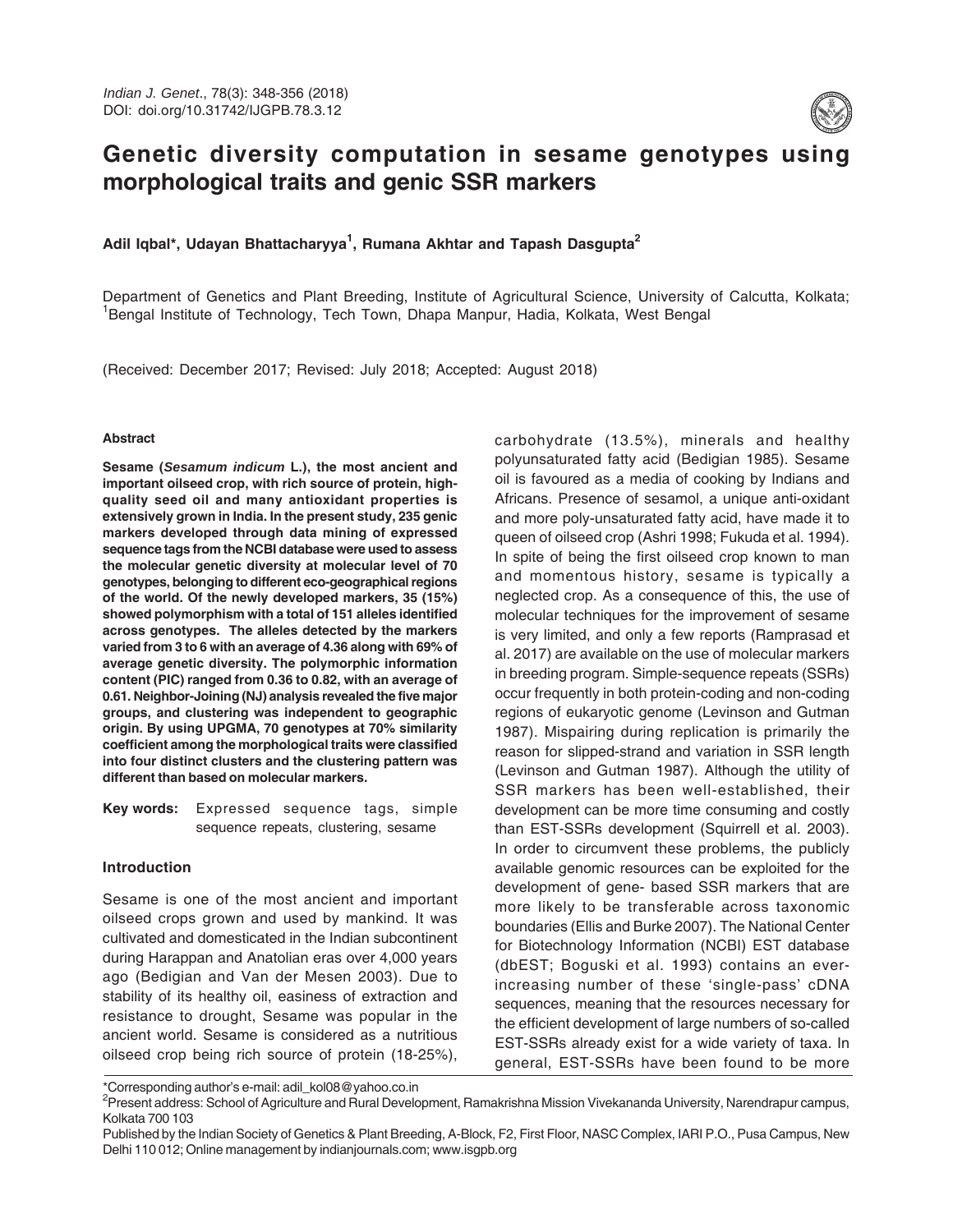transferable across taxonomic boundaries than are SSRs (Chagne et al. 2004; Liewlaksaneeyanawin et al. 2004; Gutierrez 2005; Pashley et al. 2006), and reports of EST-SSR transferability have become increasingly common. Transferability is particularly prospective in plants, (Bandopadhyay et al. 2004). At present microsatellite markers especially expressedsequence tag (EST) databases have become an increasingly valuable resource for SSR marker development (Pashley et al. 2006; Yi et al. 2006; Becher 2007; Heesacker et al. 2008). EST databases are now available for around 150 economically and biologically important plant species (Heesacker et al. 2008), and SSRs are abundant within these collections of sequence (Ellis and Burke 2007). A key advantage of these EST-SSRs is that they are often more transferable across species as compared to so-called 'anonymous' SSRs from non-coding sequences (Yu et al. 2004; Pashley et al. 2006), thereby facilitating comparative genetic analyses. This higher level of cross-taxon marker portability facilitates comparative genetic analyses.

#### **Materials and methods**

Sesame EST sequences were downloaded in FASTA format from the National Center for Biotechnology Information (NCBI) data base. (https://www.ncbi. nlm.nih.gov/) as of May 2015. VecScreen (https:// www.ncbi.nlm.nih.gov/tools/vecscreen) and trimmest (http://embossgui.sourceforge.net/ demo/trimest.html) were used to remove vector contamination and poly A tail.

Microsatellites/SSRs were identified using the Simple Sequence Repeat Identification Tool (SSRIT) program (www.gramene.org/db/searches/ssrtool). SSR-containing EST sequences were clustered using Cap3 program to identify the non-redundant EST and were used for homology search using the Basic Local Alignment Search Tool (BLAST) (http://www.gramene. org/db/searches/blast). BLAST hits having the maximum score was selected from "top", "middle", "bottom", "region between top and middle" and "region between middle and bottom". A total of 235 SSRcontaining non-redundant sesame EST sequences were selected and primer pairs were designed for selected 235 non-redundant SSR-containing sesame EST sequences using Primer3 program.

Seventy sesame genotypes were collected from diverse eco-geographical regions (Bangladesh, USA, Bulgaria and different parts of the India) of the world.

Fifteen newly developed genotypes were also included in this study. These genotypes were planted in kharif 2015 season following Randomized Block Design (RBD) with 3 replications having 10cm spacing between plants and 40cm between rows. The experiment was carried out at Agricultural Experimental Farm, University of Calcutta, Baruipur during rabi-summer season, 2015. The farm is situated at an elevation of 10 meter above sea level, at approximately 22 $^0$ 51 $^\prime$ N latitude and 88 $^0$  24 $^\prime$  E longitude. Statistical cluster analysis of 70 genotypes with respect to eleven morphological characters, namely, plant height (cm), days to 50% flowering (days), days to maturity, primary branches/plant, secondary branches/plant, inter node length (cm), no. of capsules/ plant, capsule length, capsule breadth, 1000 seed weight (gm) and yield/plant (gm) was done by Average Linkage Between Groups (in other words UPGMA) Method. The divergence between accessions was evaluated using a Euclidean distance dissimilarity matrix. Euclidian distance between lines were calculated and UPGMA cluster analysis was performed with the help of IBM-SPSS software (Version: 16.0) for dendrogram formation.

#### **EST-SSR analysis**

DNA extraction was mainly carried out from young leaves of sesame plants around 8-12 days old (2-4 leaves stage). Extraction of DNA was done as described by Saghai-maroof et al. (1984). The purified DNA was quantified with Nanodrop Lite (Thermo Scientific, USA). A set of 235Est-SSR microsatellite markers were selected for the study. Each 25µl reaction mixture containing  $0.2 \text{ mML}^{-1}$  SSR primers, 0.2 mM of each dNTPs, 2 mML $^{-1}$  MgCl<sub>2</sub>, 1 X PCR buffer and 0.5 unit Taq polymerase and 50 ng sample DNA. The program for SSR and Est-SSR was carried out in a DNA thermo cycler. The program was set up as follows: denaturation at  $95^{\circ}$ C for 5 min, 40 cycles 2 min at  $95^{\circ}$ C, 45 s at on annealing temperature of the primer,  $72^{\circ}$ C for 30 second with final extension at  $72^{\circ}$ C for 5 min. Amplified PCR products were separated on 2% agarose gel stained with ethidium bromide. A 50 base pair ladder marker was used to estimate PCR fragment size.

#### **Genetic diversity analysis using SSR profiles**

The analysis was done with the help of 1-0 matrix. Those band were selected which was clear and visible for data analysis. Presence or absence of bands related to each primer was scored as '1' or '0' respectively. PIC was calculated by Nei's statistic (Nei 1973).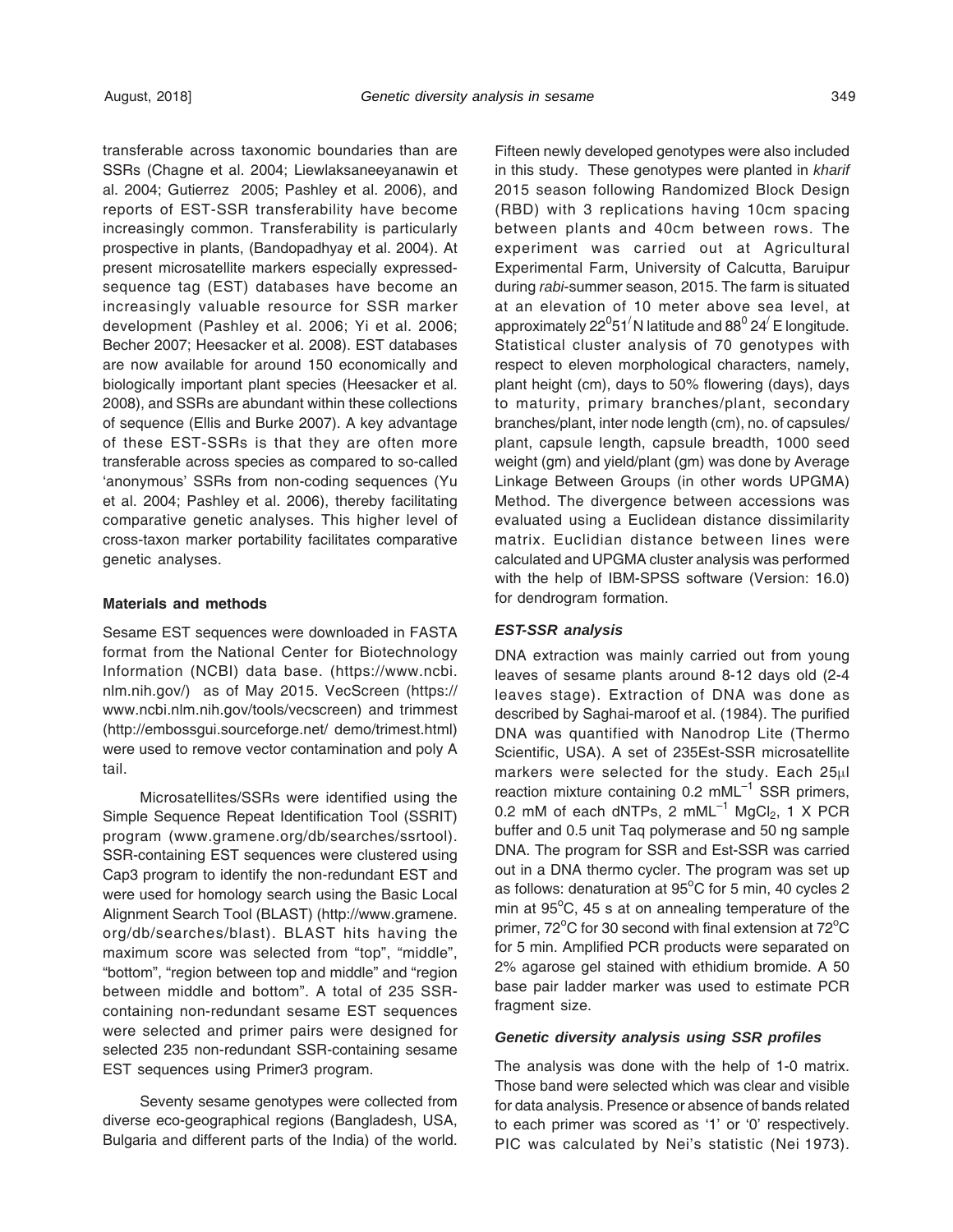Effective allele per locus (Aep) was computed as suggested by Weir (1990). Expected heterozygosities (HE) calculated with the help of the formula  $[N(N+1)]/$ 2 Where n is number of alleles. All the data were analyzed for multivariate using the software Darwin Ver 6.0 (Sneath and Sokol, 1973). By using unweighted pair group method with arithmetic average (UPGMA) transformed data and the information was epitomized in dendrogram and Shan clustering program in Darwin Ver. 6.0. The un-weighted neighbour joining (NJ) method as implemented in DARwin 6.0 software was used to generate.

### **Results and discussion**

The highest Euclidian distance was estimated between the genotypes Saheb and VR-1 (37.36). On the contrary, EC- 303432 (USA) and RT-348 (Rajasthan) were very close to each other with lowest Euclidean distance value of 4.56. By using UPGMA, 70 genotypes at 70% similarity coefficient were classified into four distinct clusters (CL) (Table 1). Most of the exotic collections were present in Cluster I, which was sub divided into Cluster IA consisting of 18 genotypes and Cluster IB having 20 genotypes. Overall, most of the CU developed genotypes were placed in Cluster-IV with 24 genotypes distributed across cluster IVA containing 3, IVB having 8 and IVC consisting of 13 genotypes. Cluster II and Cluster III were the smallest comprising of 6 and 2 genotypes, respectively. It was interesting to note that exotic collections collected from USA, Bangladesh and Bulgaria were mostly placed in CL I on the other hand, the CL IV contained the Indian genotypes developed from Calcutta university. Detailed study of the cluster composition revealed that each of the two clusters consisted of varieties belonging to different origin, i.e. from different states of India and also from different countries. This indicates that genetic divergence of genotypes is independent of geographic origin as has also been reported earlier by Banerjee and Kole (2009) and Ramprasad et al. (2017) in sesame and Goyal and Bisen (2017) in niger. The hybridization between the genotypes of different clusters is expected to get desirable segregants.

Of 44010 EST sequences available for sesame in the NCBI database, 9,106 EST sequences found to contain microsatellites. Among SSR containing EST sequences, only 7.9% belonged to Class I (motif length <20 nucleotides) and remaining were belonged to class II type (motif length < 20 nucleotides). Cap3 program identified 2184 as non redundant EST sequences

containing microsatellites motifs. In total, only about 4.9% of sesame EST sequences were found with microsatellite motifs. The AG class of di-nucleotide repeats which includes CT, GA and TC repeats and the CCG class of tri-nucleotide repeats which includes CCG, GGC, CGC, GCC, GCG and CGG were the most abundant in sesame. The frequencies of tri-nucleotide repeats belonging to ATT (Isoleucine) and AAT (Asparagine) classes were very low (0.57% and 0.27%, respectively).

To identify candidate sequences from 2184 nonredundant sesame ESTs containing SSR sequences, about 323 EST sequences (14.76%) (selected based on GC content) were BLAST searched. Among the selected 300 candidate sequences, 241 sequences (80.3%) had putative annotations. The majority of these are classified as transcription factors or DNA binding proteins. Among the 300 selected sesame ESTs containing SSRs, 33 were di-nucleotide repeats (11%); 205 were tri-nucleotide repeats (68.3%); 38 were tetranucleotide repeats (12.66%) and 24 were pentanucleotide repeats (8%). The most abundant repeats among the selected EST sequences were AG and CCG classes. A total of 39 of these EST-SSRs (13%) were Class I and 236 EST-SSRs were Class II, while the remaining 25 EST-SSRs were only 10 nucleotides (five di-nucleotide units) in length. The selected 300 candidate SSR-containing non-redundant sesame EST sequences were used to design primer pairs. Only 235 primers pairs were selected on the basis of GC content. These primers were named as CALCUTTA UNVIVERSITY EST SSR Primer (CU-ESSR) pairs with three digit serial number.

Seventy diverse genotypes collected from different part of the world were screened with all designed primer pairs. Out of 235, newly developed primer pairs, 157 (66.8%) amplified the template DNA and 126 (80.2%) of them produced simple and easy to score amplification products. Most of the primer pairs had amplicons sizes in the range of 150-200 bp. Of the 235 primer pairs, 35 primer pairs (15%) detected polymorphism in diverse collected genotypes of sesame.

The present investigation distinctly delineated that primers were efficient enough to distinguish the sesame genotypes (Table 2). A total of 151 alleles identified across genotypes with an average of 4.34 alleles per locus. The lowest band (68 bp) was observed in CU-ESSR-10 whereas highest band size (66 bp) was observed in the CU-ESSR-11. The number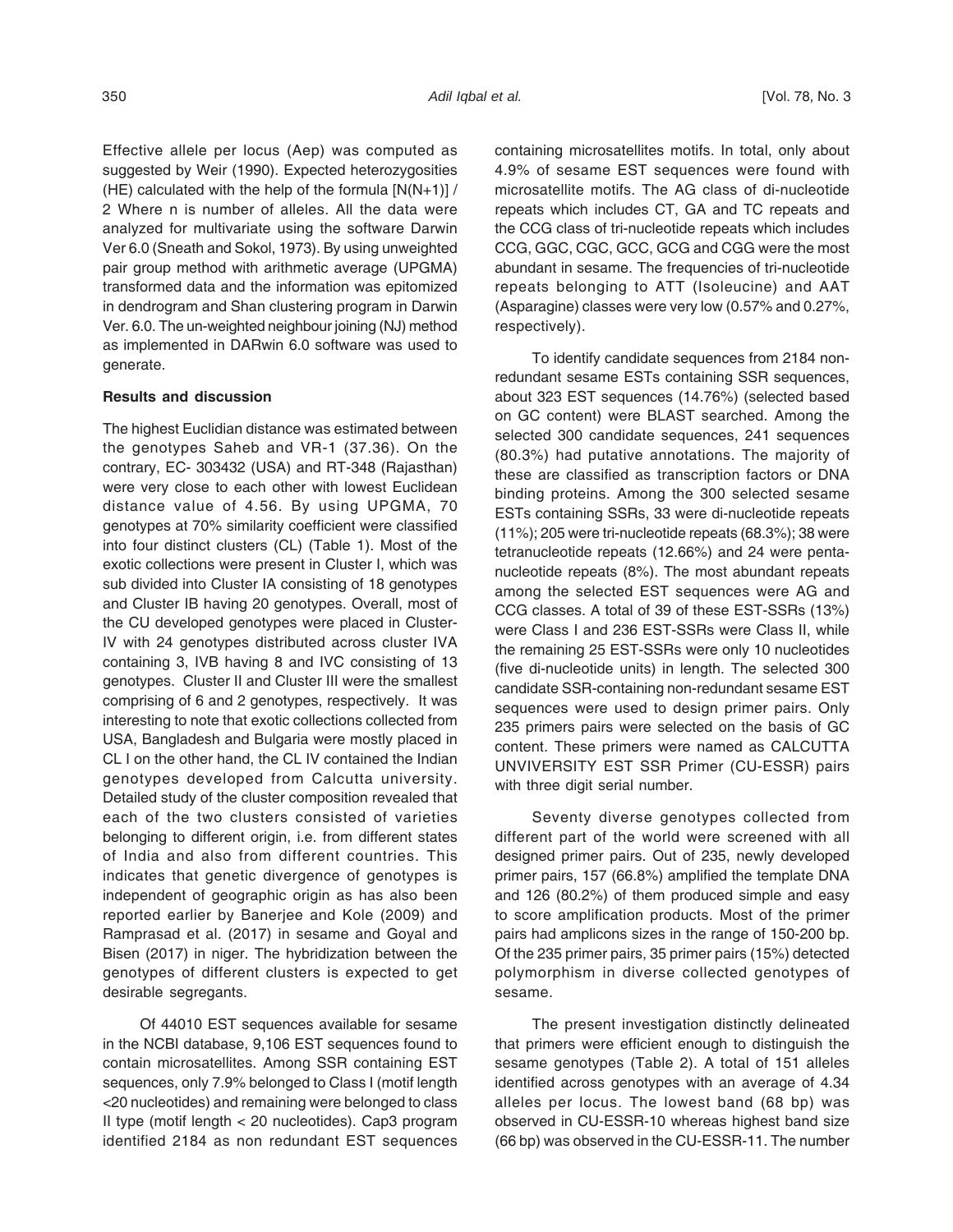| Cluster        | Sub    | No. of<br>cluster genotypes | Name of genotypes                                                                                                                                                                                                               |
|----------------|--------|-----------------------------|---------------------------------------------------------------------------------------------------------------------------------------------------------------------------------------------------------------------------------|
|                | I-A    | 18                          | RT348, IC-2621694, SAVITRI, EC-303432, EC-303435(4), IC-204063, CUMS 20,<br>EC-182832(26), EC-334988-(3), EC-204704(44), EC-303442(32) EC-334973(38), TMV4,<br>RT-54, EC-310448(36), CUMS-09, UMA                               |
|                | I-B    | 20                          | TILLOTTAMA, OSC-593, NIC 8316, V-10, EC-303431, CUHY-13, IC-14053, EC-<br>334971(23), EC-310448(36), EC-164966(52), RAMA, EC-335004, EC-335004(34),<br>B9, EC-41923(49), EC-303431, EC-164966(52), EC-303433(17), HUMRA, TKG-22 |
| Ш              | II-A   | 05                          | GT-10, NIC-16434, CUMS-17, AMRIT, CUHY-24                                                                                                                                                                                       |
|                | $II-B$ | 1                           | VR <sub>1</sub>                                                                                                                                                                                                                 |
| $\mathbf{III}$ |        | 2                           | GT-2, CR-11A                                                                                                                                                                                                                    |
| IV             | IV-A   | 3                           | CUMS-19, Guirat local, ASSAM local                                                                                                                                                                                              |
|                | IV-B   | 8                           | IC-152485, IC-131490, IC-96230, CUMS-11, CR-11A, CUMS-9, EC-334962(28)                                                                                                                                                          |
|                | IV-C   | 13                          | TKG-352, CUHY-23, SAHEB, TKG-355, NIRMALA, IC-14331, CUHY-27, IC-43033, CUHY-<br>36, CUHY-45, IC-204159, V-12, CUHY-57                                                                                                          |

**Table 1.** Clustering of genotypes based on morphological traits

of alleles ranged from to 6 (Table 2) These numbers were much higher than the average 2.0-5.5 alleles per locus for various classes of microsatellites reported by Cho et al. (2000) and Yu et al. (2003), using different parental lines for an international molecular breeding programme. The mean allele number found in this study, 4.34, was slightly lower than 7.6 obtained by Cho et al. (2011), higher than 3.11 reported by Badri et al. (2014) and 3.37 reported by Pandey et al. (2015) but very similar to 4.7 obtained by Dixit et al. (2005) and 4.15 recorded by Dossa et al. (2016) in sesame. This variation could be the result of inclusion of wild genotypes by Cho et al. (2011) resulting in more alleles, some of which novel, whereas only domesticated genotypes of different eco-geographical genotypes was used in the present study. In the present study medium to low magnitude of diversity was observed this is due to the fact that relatively narrow genetic basis exists in sesame from different sesame centers because ecological and geographical factor did not play an important roles in sesame evolution (Laurentin and Karlovsky 2006).

Although the genotypes from different ecological and geographical regions were evaluated but wide genetic variability as expected was not found. In fact expected variability within the working germplasm is less. It is not so much different within the collection from different countries. Normal expectation is the increase of variability due to geographic isolation. It can be concluded that narrow genetic variability can occur when a common gene pool is shared between the lines. Here in this study, shared gene pool might

be the reason of displaying less diversity.

It was revealed from the molecular data (Table 2) that the EST-SSR primers CU-ESSR-14 (Fig. 1) followed by CU-ESSR- 12 and CU-ESSR- 27 and CU-ESSR-28 respectively were more polymorphic than others McCouch et al. (2002) concluded that microsatellite markers demonstrate high genetic diversity per locus because of their multi-allelism. The polymorphic information content (PIC) ranged from 0.36 (CU-ESSR-18) to 0.82 (CU-ESSR-26 (Table 1) with a low average of 0.607, which can be partly explained by the fact that all microsatellites were developed from ESTs, which are generally less variable than unexpressed regions of the genome. This value of PIC is slightly lower than 0.72 which was reported by Yepuri et al. (2013) but higher than reported by Anandan et al. (2017) and Dar et al. (2017). Based on PIC values, CU-ESSR-26 (0.82) appeared to be the most informative marker. These markers are expected to provide a valuable resource for diversity analysis of sesame. Comparison of molecular marker information indicates that the genetic basis was narrowed down and the genetic diversity was declining during domestication and selection of mordent cultivars from landraces.

NJ analysis revealed the clustering to be independent of geographic origin of the genotypes (Table 3). However, for better understanding, clusters were divided into five major groups. These major groups were dived into sub groups. Cluster I contain 22 genotypes, of which about 50% are exotic. Cluster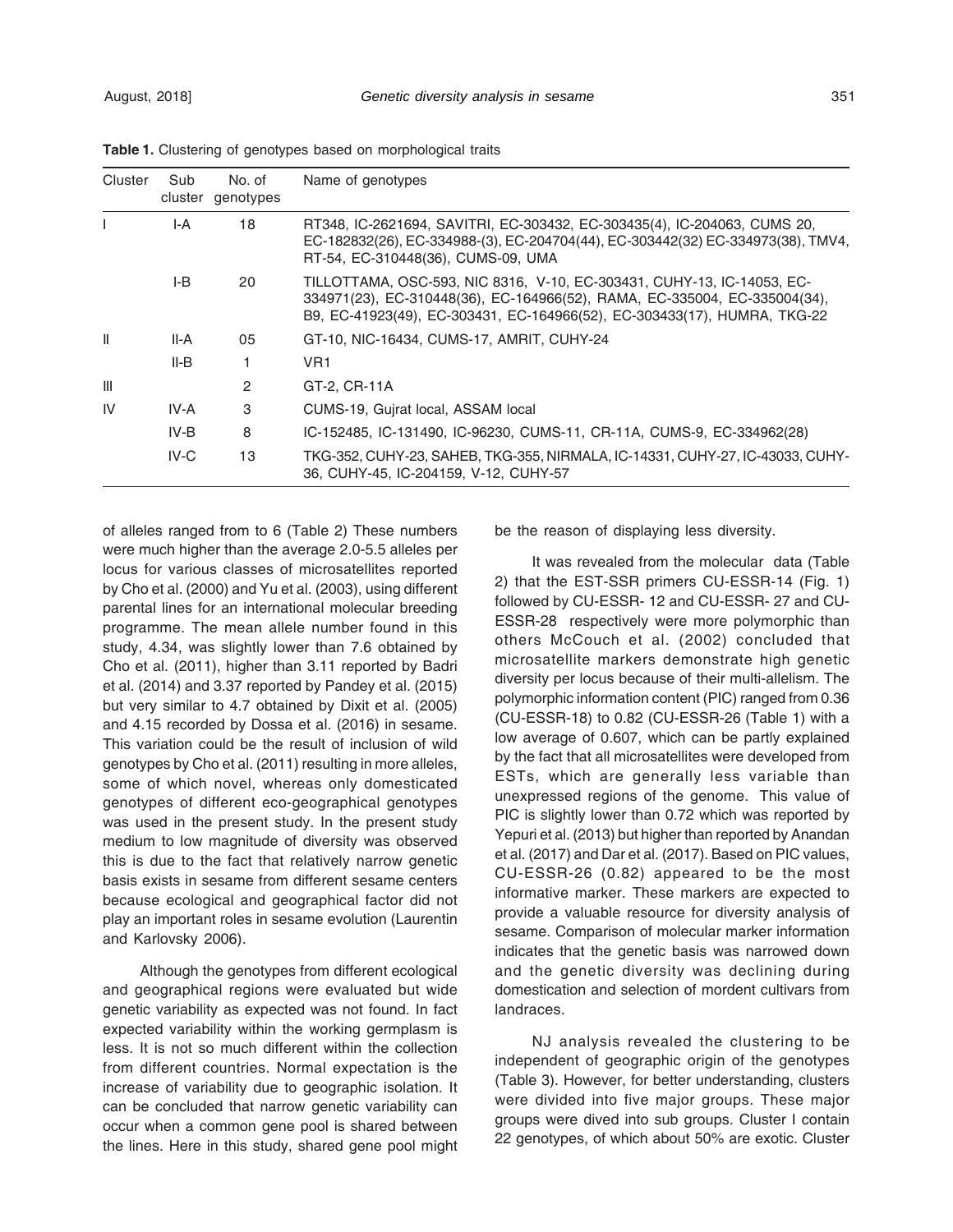| Name       | Primer sequence                                     | No. of<br>allele | Size ranges<br>of allele(bp) | <b>PIC</b><br>value | $H_E$ | Effective<br>allel (Aep) |
|------------|-----------------------------------------------------|------------------|------------------------------|---------------------|-------|--------------------------|
| CUE-SSR-01 | F:AGGAAGTGGTGTAACTGTTGA<br>R:TCTTCTCTTCCTCAGTCTCCT  | 5                | 282-374                      | 0.46                | 0.77  | 4.35                     |
| CU-ESSR-02 | F:AAGAAAGCTAAGAAGGCAGAG<br>R:GCTTGATAGAGAAGTTACGACA | 6                | 154-205                      | 0.71                | 0.80  | 5                        |
| CU-ESSR-03 | F:TTTATTTATTACCCTCTCCTCT<br>R:CTGAACAACAAACAAAGAAGG | $\overline{4}$   | 299-357                      | 0.54                | 0.66  | 2.94                     |
| CU-ESSR-04 | F:AGCCAGATAAGTTTAGCATGA<br>R:ATTCATTCATTCACTGCTGTT  | $\overline{4}$   | 186-222                      | 0.62                | 0.70  | 3.33                     |
| CU-ESSR-05 | F:CCATACACATCCGACGTATTA<br>R:CAACTCCAGCATCTACAACTC  | 4                | 131-189                      | 0.69                | 0.70  | 3.33                     |
| CU-ESSR-06 | F:TGTTATACTCAGCCAGTCACC<br>R:TGGTTGGGTTGATATAGTAGG  | 6                | 152-281                      | 0.71                | 0.81  | 5.26                     |
| CU-ESSR-07 | F:AATTACCCACAAAAAGAATC<br>R:AATTACCCACAAAAAGAATCC   | 5                | 184-232                      | 0.60                | 0.72  | 3.57                     |
| CUE-SSR-08 | F:ACTCTCCTCTTCAACCTTCAC<br>R:GAAGAGGTGGAGGAATTACG   | 5                | 103-250                      | 0.63                | 0.79  | 4.76                     |
| CU-ESSR-09 | F:GATTGTTGAAGAAGAAGGTGA<br>R:TGGCTGAATCTTGAAAATCTA  | 3                | 377-555                      | 0.67                | 0.63  | 2.70                     |
| CU-ESSR-10 | F:ACGAGAAAAAATGGTTGTGTAA<br>R:TTTACTGGTGTGTGTGTGTGT | 5                | 68-122                       | 0.56                | 0.79  | 4.76                     |
| CU-ESSR-11 | F:ATGCAAAAATACACACACACA<br>R:CGCCACATTTTATGCTTATT   | 5                | 211-666                      | 0.57                | 0.72  | 3.57                     |
| CU-ESSR-12 | F:TTGTCAAAGTCAAGAGTTCGT<br>R:TCTTATCCTTGCTAACAGCAG  | $\overline{4}$   | 143-194                      | 0.66                | 0.71  | 3.45                     |
| CU-ESSR-13 | F:GCAAAGGTAGAATTGAACAAG<br>R:ATTAGCTTTCTTCAACCCTCT  | $\overline{4}$   | 86-215                       | 0.6                 | 0.72  | 3.57                     |
| CU-ESSR-14 | F:CCCGGCTTTTCTTCTACTACT<br>R:GGTTGTAGGTGTTGTTGTAGG  | 3                | 147-184                      | 0.61                | 0.79  | 2.56                     |
| CU-ESSR-15 | F:CGGTAAGATGACAAACAAGTC<br>R:ATAGTCACCTGTTTTGAATGC  | 3                | 122-255                      | 0.57                | 0.67  | 3.03                     |
| CU-ESSR-16 | F:GAAGCCGTTGAATAGAAGAAT<br>R:TACAGCAATGATGAAACAACA  | 5                | 171-232                      | 0.43                | 0.72  | 3.57                     |
| CU-ESSR-17 | F:CTACTGCACATTTCCTCATTC<br>R:AGAAATATGATCCCCACTAGC  | 5                | 81-204                       | 0.53                | 0.73  | 3.70                     |
| CU-ESSR-18 | F:TGGAAAATTAACTCACAAAGG<br>R:GAATGAGGAAATGTGCAGTAG  | 5                | 90-211                       | 0.36                | 0.38  | 1.64                     |
| CU-ESSR-19 | F:GGGGCTCATAATTCTCTTTT:<br>R:CTGTGGGCAATAACAGTAAGA  | 4                | 202-255                      | 0.66                | 0.72  | 3.45                     |
| CU-ESSR-20 | F:TCCTCTTTCACTCTCTTTTCC<br>R:CATAAGAGCAAACAGGATGAG  | 3                | 161-204                      | 0.72                | 0.77  | 3.82                     |
| CU-ESSR-21 | F:GGGGACTCTTCTTCTTCTTCT<br>R:GAGGACCGTTGTAGTATCCTT  | 4                | 169-196                      | 0.71                | 0.72  | 3.57                     |
| CU-ESSR-22 | F:ACCAAGAACCACAACAAATC<br>R:CCTAAAACCACAATCTGAGAA   | 5                | 106-198                      | 0.74                | 0.79  | 3.70                     |
| CU-ESSR-23 | F:GGGCTAATGTATCAGAGCTAA<br>R:GCTCTAAATTGGTGATTTTCA  | 4                | 165-281                      | 0.66                | 0.73  | 3.12                     |

**Table 2.** Allele size, number of allele and genetic diversity among 70 SSR loci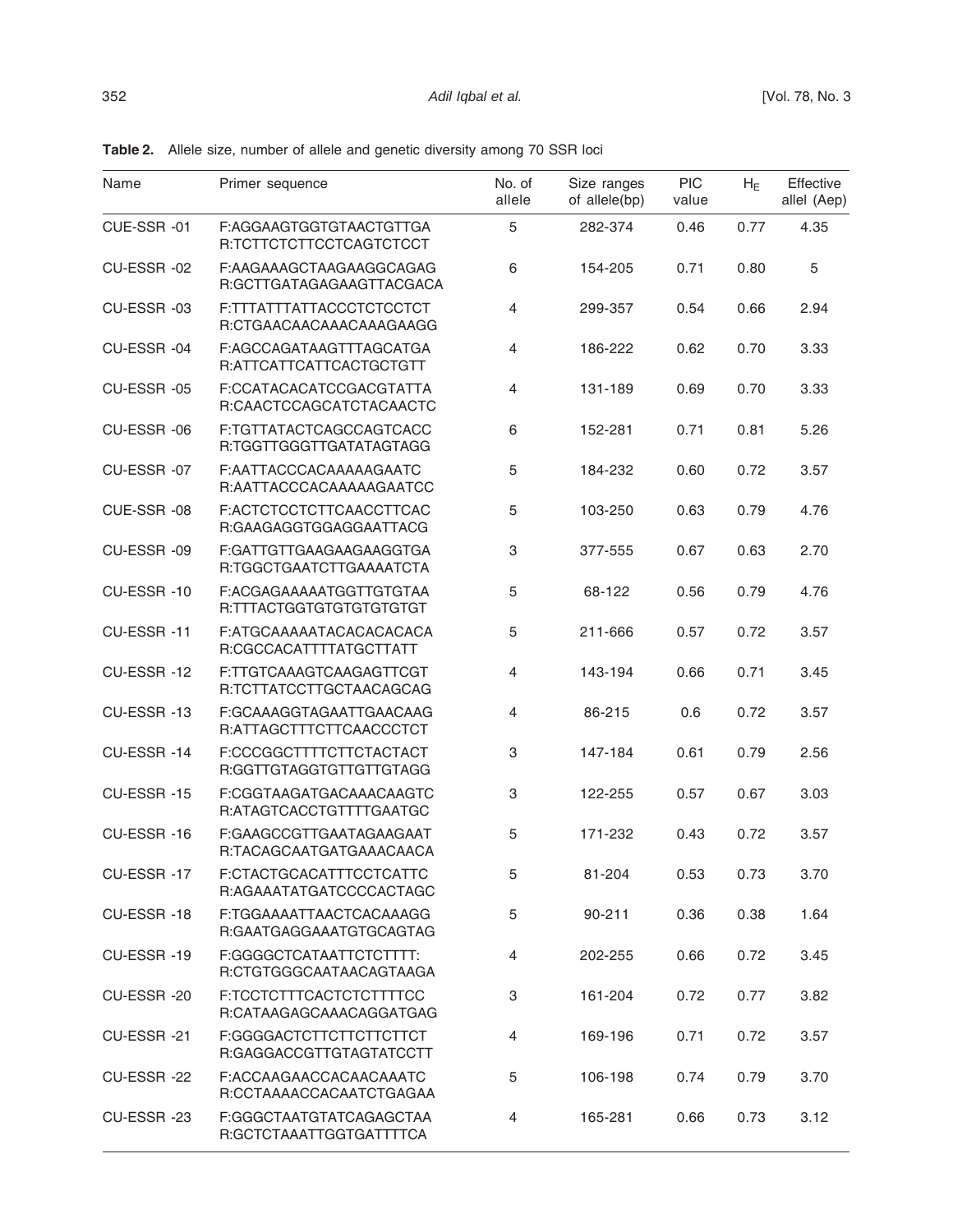| CU-ESSR-24  | F:GATTGGCAGATACCTCATACA<br>R:CAGGTTCAATCAAACATCAAT  | 5              | 121-191     | 0.75  | 0.80  | 4.20 |
|-------------|-----------------------------------------------------|----------------|-------------|-------|-------|------|
| CU-ESSR-25  | F:AGACAGACATCCTCCTTTCTC<br>R:GAGACAGAGAAGCAAGTTGAA  | 3              | 144-181     | 0.69  | 0.75  | 2.83 |
| CU-ESSR-26  | F:CTCTCTGACCTTTTCTTTTCC<br>R:AGATAGGCTGTTGTTCCTTTC  | $\overline{4}$ | 207-261     | 0.82  | 0.86  | 3.03 |
| CU-ESSR-27  | F:CATTCAGTTCTTCTCTTCTGC<br>R:GGAGAGATCGAGAACCAGTAT  | 4              | 158-172     | 0.80  | 0.847 | 3.12 |
| CU-ESSR-28  | F:TTCGTCATTTCTATCATTTCC<br>R:AGGACTTCCATTGTTCATCTT  | 6              | $217 - 231$ | 0.80  | 0.858 | 4.03 |
| CU-ESSR-29  | F:ACCTCGAGTCTTTCACTCTTC<br>R:GAGGACCGTTGTAGTATCCTT  | 5              | 263-275     | 0.740 | 0.779 | 3.57 |
| CU-ESSR-30  | F:ATCTTCGCTCCTTCTCTGTT<br>R:GGTGATGAGAGCTGAGTAGTG   | 3              | 289-307     | 0.340 | 0.437 | 4.76 |
| CU-ESSR-31  | F:GATGATGACGATGAAGAAGAG<br>R:GGAGCTAAAGGATTGTCATCT  | 4              | $204 - 218$ | 0.617 | 0.654 | 2.70 |
| CU-ESSR-32  | F:AATTACCCACAAAAAGAATCC<br>R:ACTTCCTCATTCCTGGTAAAT  | 3              | $218 - 245$ | 0.460 | 0.484 | 3.76 |
| CU-ESSR-33  | F:TAATTCGCAAGGATTAAGAGA<br>R:GGTCCATGTGATATTCGTGTA  | 6              | $221 - 259$ | 0.700 | 0.734 | 4.57 |
| CU-ESSR-34  | F: CTATGACGGGCAAGATTTAC<br>R:AGAGAAAGGCTGAGAGAAAAA  | 3              | 181-228     | 0.52  | 0.55  | 4.18 |
| CU-ESSR-35  | F: TGTTATACTCAGCCAGTCACC<br>R:TGGTTGGGTTGATATAGTAGG | $\overline{4}$ | 119-217     | 0.62  | 0.67  | 3.71 |
| <b>MEAN</b> |                                                     | 4.31           |             | 0.61  | 0.71  | 3.63 |



**Fig. 1. Agarose gel showing SSR banding patterns with CU-ESSR-14 with 70 genotypes {according to serial number (1-70) of 2.1.1}; M- Marker (50bp DNA Ladder) and B – Blank**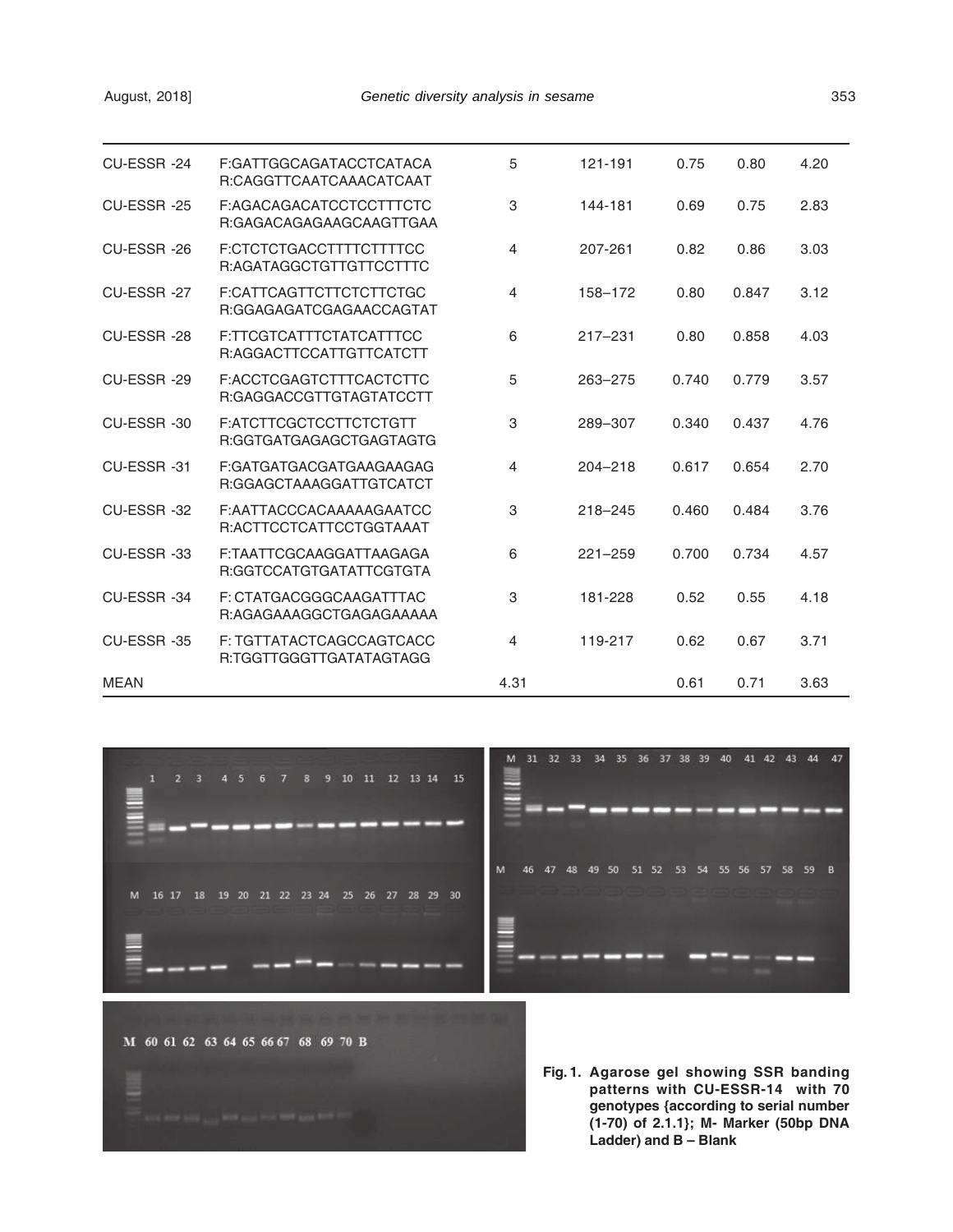| Cluster        | Sub | No. of<br>cluster genotypes | Name of genotypes                                                                                                                                           |
|----------------|-----|-----------------------------|-------------------------------------------------------------------------------------------------------------------------------------------------------------|
|                | A   | 5                           | EC-303433(17), EC-164966(50), CR-11A, IC-152485, NIC-16434                                                                                                  |
|                | B   | 6                           | UMA, SAHEB, EC-334973(38), CUHY-27, IC-204159, SAVITRI                                                                                                      |
|                | C   | 11                          | EC-334971(23), EC-182832(26), EC-303442(32), EC-41923-(49),<br>EC-100043-A, EC-204704(44), CUMS 04, CUMS 20, EC-310448(39), EC-334962(28),<br>EC-334988-(3) |
| $\mathbf{I}$   | A   | 8                           | Gujarat Local, ASSAM Local, GT-2, CUHY-57, RAMA, EC-303439, TKG 22, RT348                                                                                   |
|                | B   | 4                           | CUMS-11, CUHY-13, EC-335004(34), B9                                                                                                                         |
| $\mathbf{III}$ | A   | 9                           | VR 1, RT-54, HUMRA, OSC-593, CUMS 9, TMV 4, CUHY-45, EC-303432, IC-14331                                                                                    |
|                | B   | 6                           | GT-10, V-10, EC-303435(4), TKG-352, TILLOTTAMA, NIRMALA                                                                                                     |
| IV             | A   | 4                           | EC-335004, V-12, CUMS-9, CUHY-23                                                                                                                            |
| V              | A   | 7                           | IC-14053, IC-2621694, IC-131490, EC-303431, CUHY-36, IC-96230, TKG 355                                                                                      |
|                | B   | 3                           | IC-2621694, IC-43033, AMRIT                                                                                                                                 |
|                | C   | 7                           | CR-11, EC-310448(36), CUMS-19, CUMS-17, IC-204063, CUHY-24, IC-2621694                                                                                      |

**Table 3.** Clustering of genotypes based on the Neighbour joining methods

II contain 12 genotypes. High yielding varieties (HYV) are dominant in this group. Cluster III contains 15 genotypes. Accessions originating from India were grouped into 2 separate clusters. One cluster (IIIA) exclusively contained the accessions belonging to Indian origin HYV. In (IIIB) Indian origin HYV along with wild genotypes were present. Cluster IV, contained only four genotypes. Accessions originated from India mainly land races were present in the cluster V.

Wu et al. (2014) suggested the reason of genetic narrowness in cultivated sesame to be the domestication of landraces along with advanced plant breeding lines. The genetic variation in sesame was consequently reduced by selection and genetic drift. Characterization of genetic diversity of available landraces especially from different ecological and geographical collection by molecular markers is of great value to support parental line selection and breeding strategy design (Wu et al. 2014). The understanding of these landraces can provide a better foundation for further conservation and utilization of these resources (Pandey et al. 2005). Therefore, the combination of morphological and molecular based analysis in genetic diversity assessment of the sesame appears to be significant in developing any breeding program. The genic markers under study can be utilized as a useful tool for association mapping, genetic linkage map construction, genetic diversity detection,

and marker-assisted selective breeding in future sesame breeding program.

#### **Authors' contribution**

Conceptualization of research (TD); Designing of the experiments (TD); Contribution of experimental materials (TD); Execution of field/lab experiments and data collection (AI, UB, RA); Analysis of data and interpretation (AI, TD); Preparation of manuscript (AI, RA).

#### **Declaration**

The authors declare no conflict of interest.

#### **Acknowledgement**

We acknowledge the university grants commission for providing the financial support to carry out the study under UGC Major Project on sesame titled "Genetic diversity among genotypes and molecular linkage map construction in sesame (Sesamum indicum L.)" UGC Reference No. F. 42-721/2013(SR).

#### **References**

Akagi H., Yokozeki Y., Inagaki A., Nakamura A. and Fujimura T. 1996. A codominant DNA marker closely linked to the rice nuclear restorer gene. Rf-1. identified with inter-SSR fingerprinting. Genome, **39**(6): 1205-1209.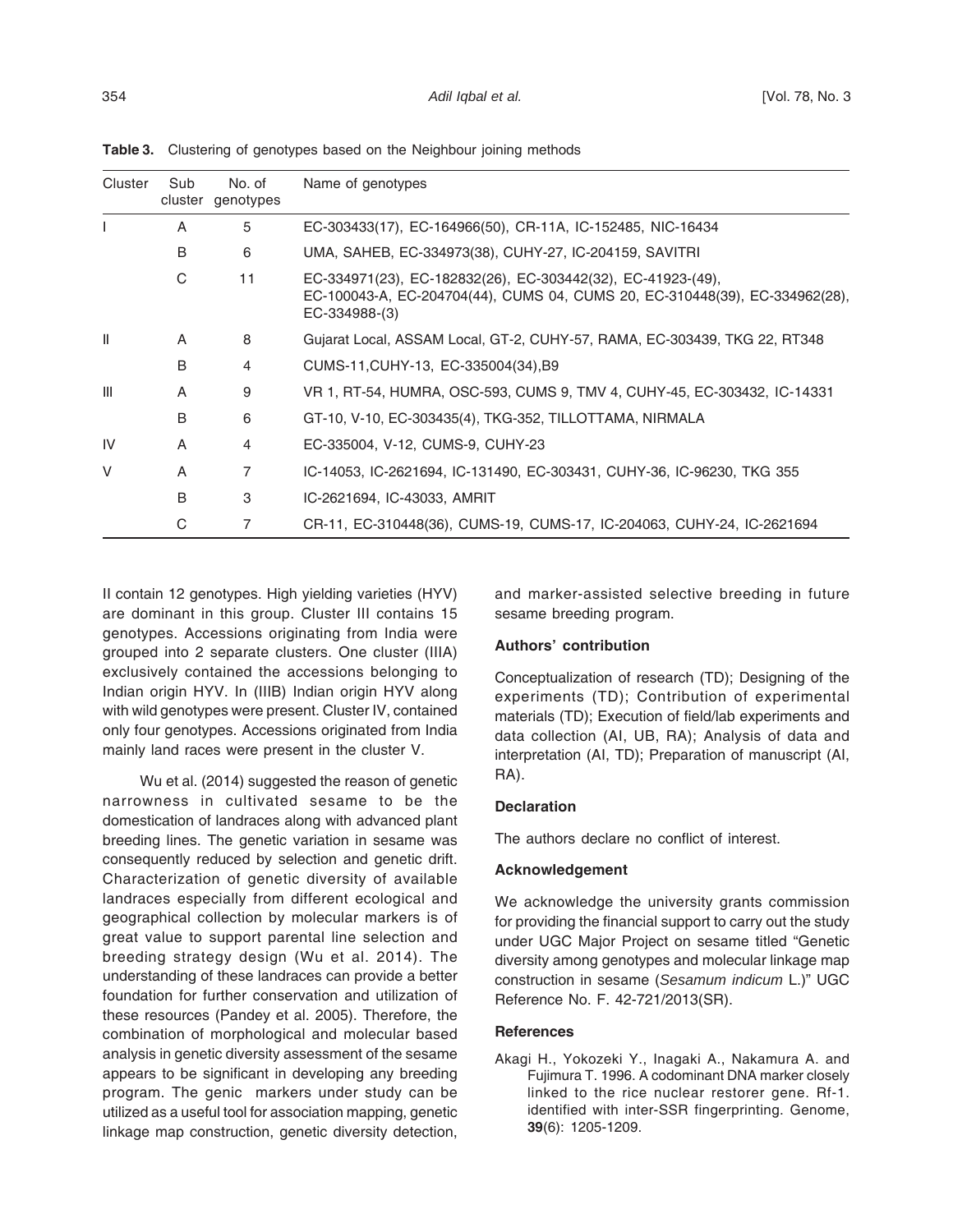- Anandabn R., Deenathayalan T., Prakash M., Sunil kumar B. and Narayanan G. S. 2017. Assessment of genetic diversity among sesame (Sesamum indicum L.) germplasm as revealed by RAPD and SSR markers. Indian J. Biochem. Biophys., **55:** 143-150.
- Ashri A. 1998. Sesame breeding. Plant Breed. Rev., **16**: 179-228.
- Badri J., Yepuri V., Ghanta A., Siva S. and Siddiq E. A. 2014. Development of microsatellite markers in sesame (Sesamum indicum L.). Turkish J. Agric. Forestry, **38**(5): 603-614.
- Bandopadhyay R., Sharma S., Rustgi S., Singh R., Kumar A., Balyan H. S. and Gupta P. K. 2004. DNA polymorphism among 18 species of Triticum– Aegilops complex using wheat EST–SSRs. Plant Sci., **166**(2): 349-356.
- Banerjee P. P. and Kole P. C. 2009. "Analysis of Genotypic Diversity in Sesame (Sesamum indicum L.) Based on Some Physiological Characters". Czech J. Genet. Pl. Breed., **45:** 72-78.
- Becher R. 2007. EST derived microsatellites as a rich source of molecular markers for oats. Plant Breed., **126**(3): 274-278.
- Bedigian D. and Van der Maesen L. J. G. 2003. Slimy leaves and oily seeds: Distribution and use of Sesamum spp. and Ceratotheca sesamoides (Pedaliaceae) in Africa. In: Plant Resources of Tropical Africa: Proc. 1<sup>st</sup> PROTA Intern. Workshop. Nairobi., Kenya. 23-25 september 2002/GH Schmelzer and EA Omino (pp. 271-273).
- Bedigian D. 1985. Is še-giš-i sesame or flax. Bull. Sumerian Agric., **2**: 159-178.
- Boguski M. S., Lowe T. M. J. and Tolstoshev C. M. 1993. dbEST — database for "expressed sequence tags". Nature Genetics, **4**: 332. Nature Publishing Group http://dx.doi.org/10.1038/ng0893-332.10.1038/ ng0893-332.
- Chagné D., Chaumeil P., Ramboer A., Collada C., Guevara A., Cervera M. T., Vendramin G. G., Garcia V., Frigerio J-M., Echt C., Richardson T. and Plomion C. 2004. Cross-species transferability and mapping of genomic and cDNA SSRs in pines. Theor. Appl. Genet., **109**(6): 1204-1214.
- Cho Y. G., Ishii T. Temnykh S., Chen X., Lipovich L., McCouch S. R. and Cartinhour S. 2000. Diversity of microsatellites derived from genomic libraries and GenBank sequences in rice (Oryza sativa L.). Theor. Appl. Genet., **100**(5): 713-722.
- Cho Y. I., Park J. H., Lee C. W., Ra W. H., Chung J. W., Lee J. R. and Park Y. J. 2011. Evaluation of the genetic diversity and population structure of sesame (Sesamum indicum L.) using microsatellite markers. Genes and Genomics, **33**(2): 187-195.
- Dar A. A., Mudigunda S., Mittal P. K. and Arunmugam N. 2017. Comparative assessment of genetic diversity in Sesamum indicum L. using RAPD and SSR markers. Biotech., **3:** 7-10.
- Dixit A., Jin M. H., Chung J. W., Yu J. W., Chung H. K., Ma K. H. and Cho E. G. 2005. Development of polymorphic microsatellite markers in sesame (Sesamum indicum L.). Mol. Ecol. Res., **5**(4): 736- 738.
- Dossa K., Wei X., Zhang Y., Fonceka D., Yang W., Diouf D., Liao B., Cissé N. and Zhang X. 2016. Analysis of genetic diversity and population structure of sesame accessions from Africa and Asia as major centers of its cultivation. Genes, **7**: 14. doi: 10.3390/genes 7040014.
- Ellis J. R. and Burke J. M. 2007. EST-SSRs as a resource for population genetic analyses. Heredity, **99**(2): 125-132.
- Fukuda Y., Osawa T., Kawakishi S. and Namiki M. 1994. Chemistry of lignan antioxidants in sesame seed and oil in food phytochemicals for cancer prevention, American Chemical Society, USA: 264-274.
- Goyal V. K. and Bisen R. 2017. "Assessment of genetic divergence in Niger germplasm" Intnl. J. Chem. Studies, **5**(4): 1482-1485.
- Gutierrez M. V. 2005. Cross-species amplification of Medicago truncatula microsatellites across three major pulse crops. Theor. Appl. Genet., **110**(7): 1210- 1217.
- Heesacker A., Kishore V. K., Gao W., Tang S., Kolkman J. M., Gingle A. and Rieseberg L. H. 2008. SSRs and INDELs mined from the sunflower EST database: abundance. polymorphisms and cross-taxa utility. Theor. Appl. Genet., **117**(7): 1021-1029.
- Laurentin H. E. and Karlovsky P. 2006. Genetic relationship and diversity in a sesame (Sesamum indicum L.) germplasm collection using amplified fragment length polymorphism (AFLP). BMC Genetics, **10-7**(1): 1471-2156. https://doi.org/ 10.1186/1471-2156-7-10.
- Levinson G. and Gutman G. A. 1987. Slipped-strand mispairing: a major mechanism for DNA sequence evolution. Mol. Biol. Evol., **4**(3): 203-221. https:// doi.org/10.1093/oxfordjournals.molbev.a040442.
- Li-Bin W. E. I., Zhang H. Y., Zheng Y. Z., Wang-Zhen G. U. O. and Zhang T. Z. 2008. Developing EST-derived microsatellites in sesame (Sesamum indicum L.). Acta Agronomica Sinica, **34**(12): 2077-2084.
- Liewlaksaneeyanawin C., Ritland C. E., El-Kassaby Y. A. and Ritland K. 2004. Single-copy speciestransferable microsatellite markers developed from loblolly pine ESTs. TAG Theor. Appl. Genet., **109**(2): 361-369.